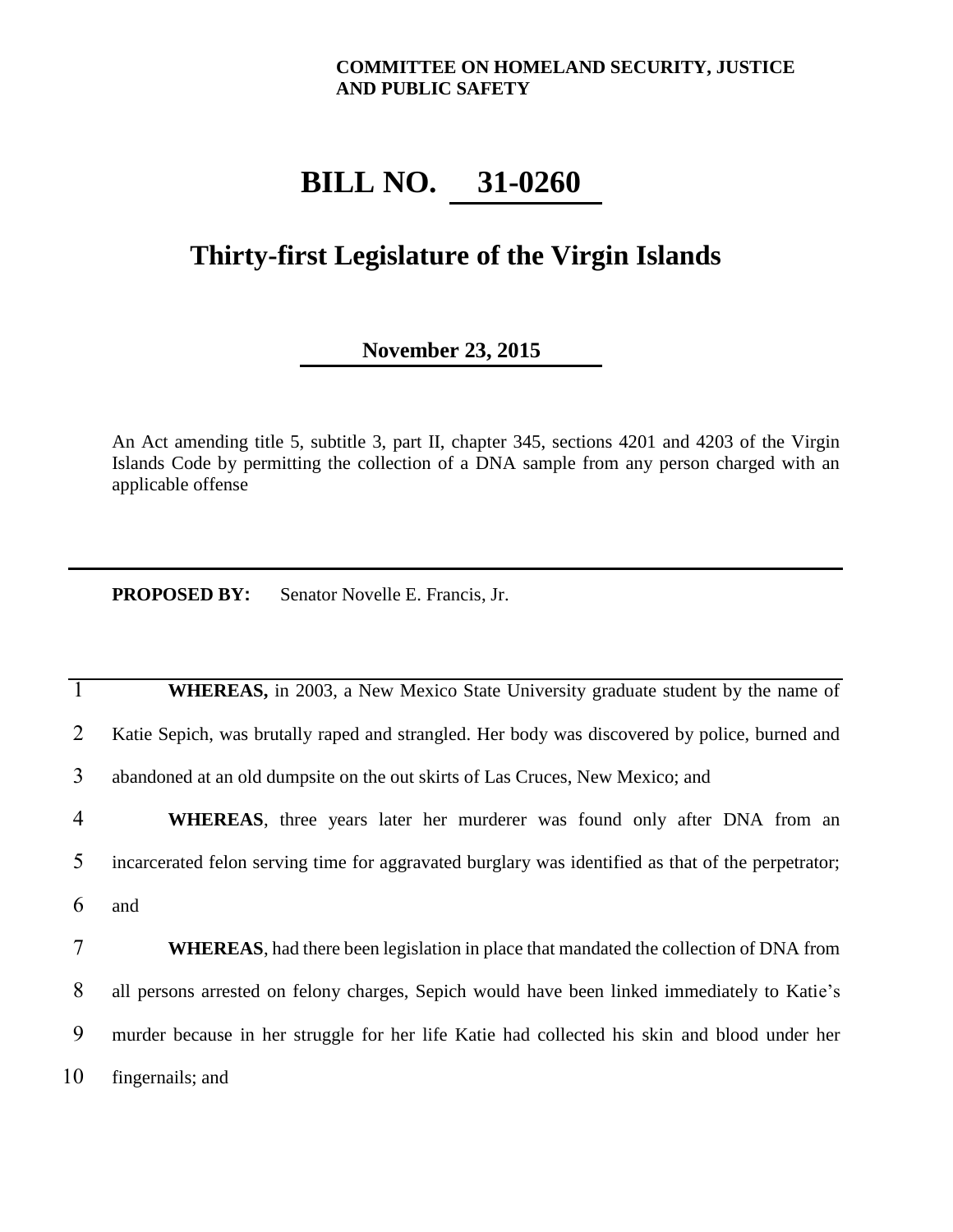**WHEREAS,** in 2006 the New Mexico Legislature took a proactive stance by passing "Katie's Law", which was promptly signed by their Governor, requiring DNA samples upon all felony arrests; and

 **WHEREAS,** in January 2013, Congress acted decisively to create a grant to encourage states to pass arrestee DNA laws. The new grant, supported overwhelmingly in both the Senate and the House was made available in 2014 to assist states and territories with meeting start-up funding costs associated with arrestee DNA programs; and

 **WHEREAS,** on June 3, 2013, the U.S. Supreme Court, in the case of *Maryland v. King*, upheld "Katie's Law" denying a challenge that laws to require DNA upon arrest were a violation of Fourth Amendment rights. In calling the case, "perhaps the most important criminal procedure case this Court has heard in decades," the justices stated that "DNA is like fingerprinting and photographing, a legitimate police booking procedure that is reasonable under the Fourth Amendment,"; and

 **WHEREAS,** on Thursday, January10, 2013, President Barack Obama signed into law the Katie Sepich Act, to offer startup costs to states and territories that do not have DNA collection procedures upon arrest; Now, Therefore,

*Be it enacted by the Legislature of the Virgin Islands:*

**SECTION 1.** Title 5, subtitle 3, part II, chapter 345 of the Virgin Islands Code is amended as follows:

 (a) In section 4201(f), by deleting the words "convicted and sentenced for" and inserting in their place the words "charged with or convicted of".

 (b) In section 4203(b), by inserting before the words "convicted of" the words "charged with or".